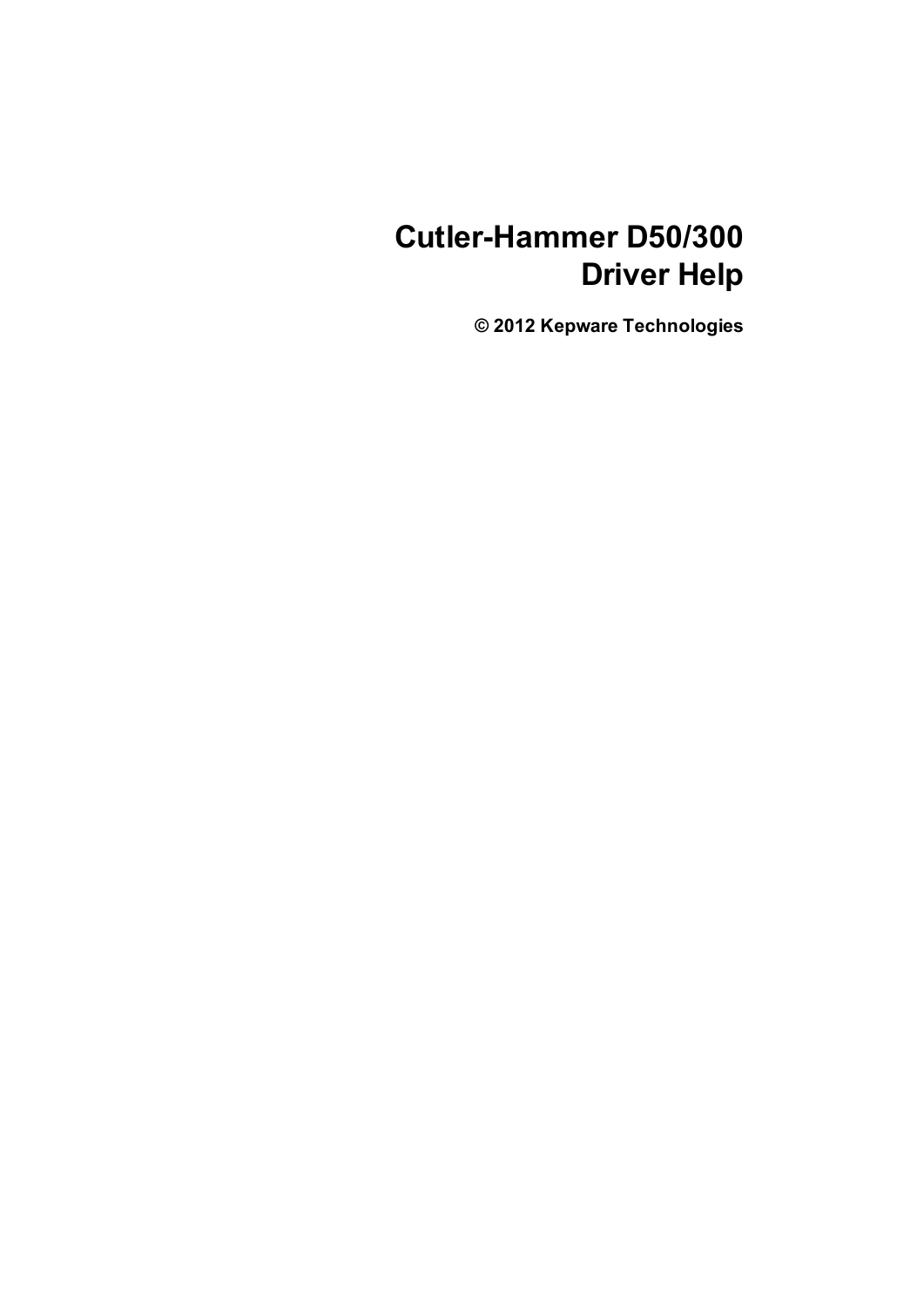# <span id="page-1-0"></span>**Table of Contents**

| Bad address in block [ <start address=""> to <end address="">] on device '<device name="">' 13</device></end></start> |  |
|-----------------------------------------------------------------------------------------------------------------------|--|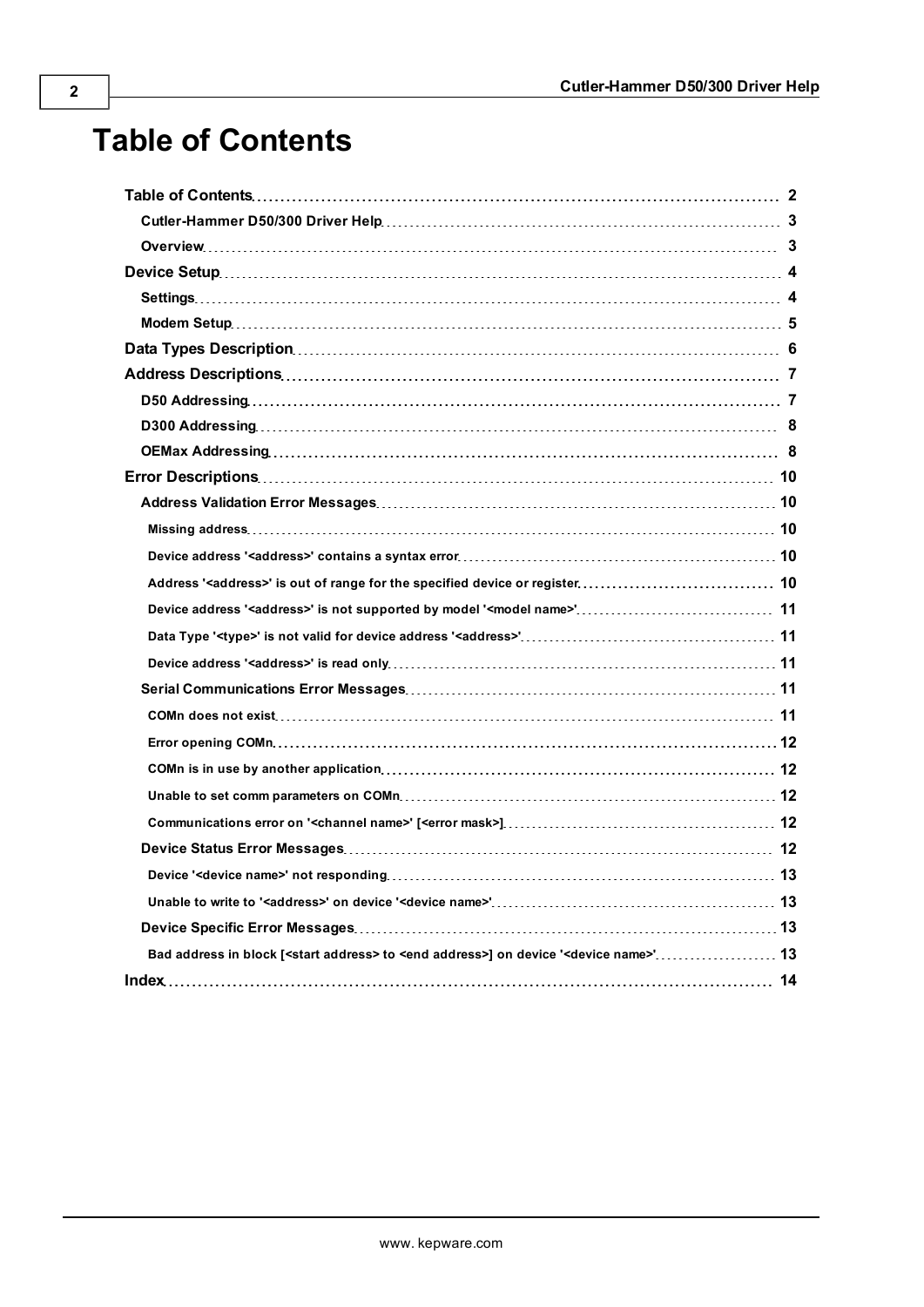#### <span id="page-2-0"></span>**Cutler-Hammer D50/300 Driver Help**

Help version 1.021

#### **CONTENTS**

#### **[Overview](#page-2-1)**

What is the Cutler-Hammer D50/300 Driver?

#### **[Device](#page-3-0) [Setup](#page-3-0)**

How do I configure a device for use with this driver?

#### **[Data](#page-5-0) [Types](#page-5-0) [Description](#page-5-0)**

What data types does this driver support?

#### **[Address](#page-6-0) [Descriptions](#page-6-0)**

How do I address a data location on a Cutler-Hammer D50/300 device?

#### **[Error](#page-9-0) [Descriptions](#page-9-0)**

<span id="page-2-1"></span>What error messages does the Cutler-Hammer D50/300 driver produce?

#### **Overview**

The Cutler-Hammer D50/300 Driver provides an easy and reliable way to connect Cutler-Hammer D50/300 devices to OPC Client applications, including HMI, SCADA, Historian, MES, ERP and countless custom applications. It supports Cutler-Hammer D50 and D300 devices in addition to Allen Bradley OEMax devices.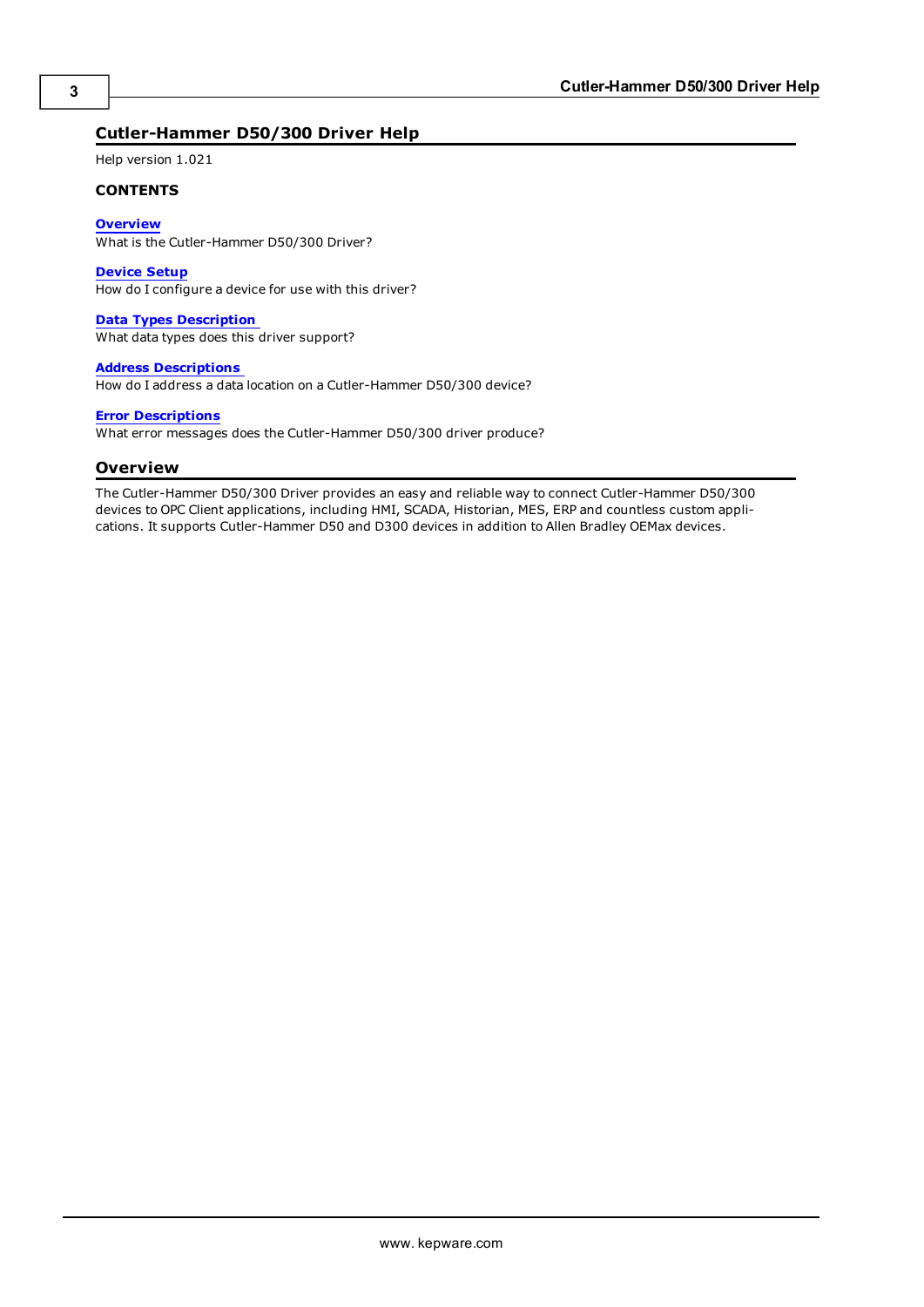#### <span id="page-3-0"></span>**Device Setup**

#### **Supported Devices**

D50, D300, and OEMax Programmable Controllers

#### **Communication Protocol**

Cutler-Hammer Hex Mode Two Step and Four Step Protocol

#### **Supported Communication Parameters**

Baud Rate: 1200, 2400, 9600, 19200, or 38400 Parity: None, Even, or Odd Data Bits: 5, 6, 7 or 8 Stop Bits: 1 or 2

**Note:** Not all devices support every listed configuration.

#### <span id="page-3-3"></span>**Ethernet Encapsulation**

This driver supports Ethernet Encapsulation, which allows communications with serial devices attached to an Ethernet network using a terminal server or device server. It can be invoked through the COM ID dialog in Channel Properties. For more information, refer to the server help documentation.

#### <span id="page-3-2"></span>**Device IDs**

Up to 32 devices may be defined. Valid device IDs range from 1 to 255.

#### **Flow Control**

When using an RS-232/RS-485 converter, the type of flow control that is required depends on the converter's needs. Some converters do not require any flow control, whereas others require RTS flow. To determine flow requirements, refer to the converter's documentation. An RS485 converter that provides automatic flow control is recommended.

**Note:** When using the manufacturer's supplied communications cable, it is sometimes necessary to choose a flow control setting of **RTS** or **RTS Always** under the Channel Properties.

When communicating with a Cutler-Hammer D50 or D300, it is recommended that an RS-485 converter that supports automatic flow control be used. This converter should automatically switch between transmit and receive mode when its control jumper is set to SD mode.

#### **Cable Connections**

| Computer    |                                | TD+   | TD+/RD+, Pin 7 |                |
|-------------|--------------------------------|-------|----------------|----------------|
| Serial Port |                                | $RD+$ |                | Cutler-Hammer  |
|             | RS-232 to RS-<br>485 Converter | TD-   | TD-/RD-, Pin 6 | D50/D300/D320  |
|             |                                | $RD-$ |                | DE-9 Connector |
|             |                                | SG    | SG, Pin 5      |                |

<span id="page-3-1"></span>**See Also: [Settings](#page-3-1)**

**Settings**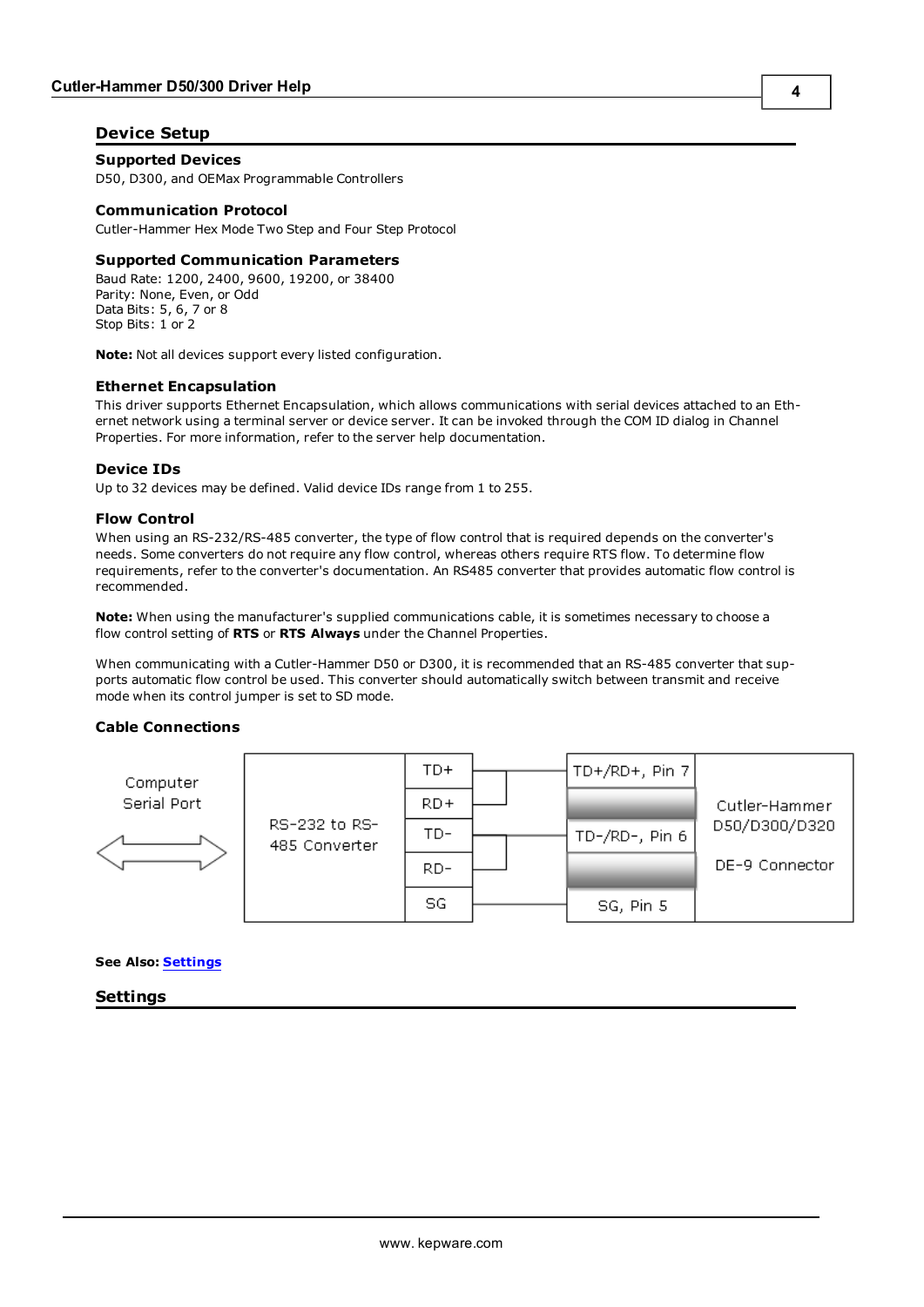

Description of the parameter is as follows:

**Protocol:** This parameter specifies the device's communication methods. Options include Two Step Method and Four Step Method. OEMax devices default to Two Step Method. D50 and D300 devices default to Four Step Method.

<span id="page-4-0"></span>**Note:** Not all devices support all communication methods.

#### **Modem Setup**

This driver supports modem functionality. For more information, please refer to the topic "Modem Support" in the OPC Server Help documentation.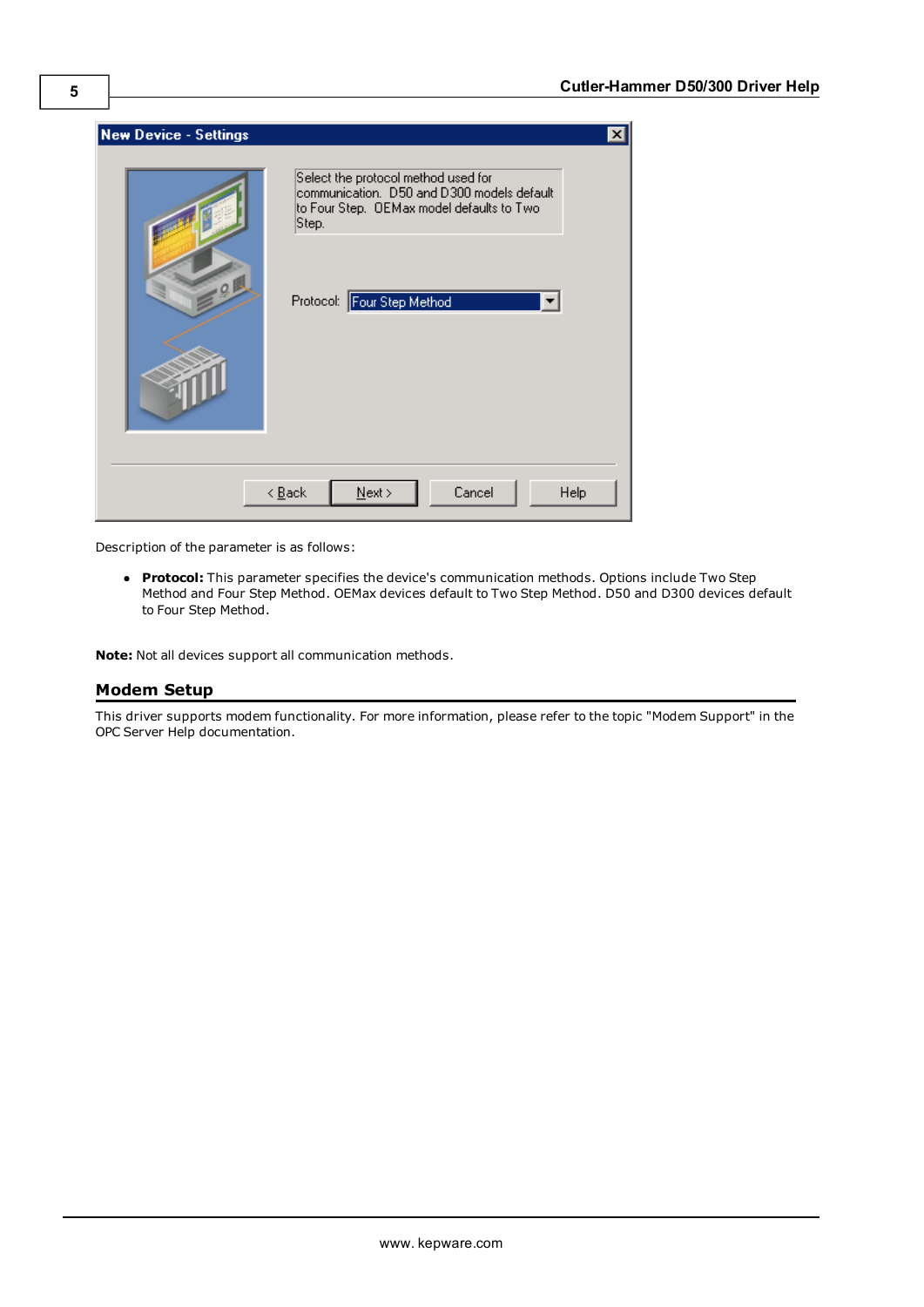### <span id="page-5-0"></span>**Data Types Description**

<span id="page-5-7"></span><span id="page-5-6"></span><span id="page-5-5"></span><span id="page-5-4"></span><span id="page-5-3"></span><span id="page-5-2"></span><span id="page-5-1"></span>

| Data Type    | <b>Description</b>                                         |
|--------------|------------------------------------------------------------|
| Boolean      | Single bit                                                 |
| <b>Byte</b>  | Unsigned 8 bit value                                       |
|              |                                                            |
|              | bit 0 is the least significant bit                         |
|              | bit 7 is the most significant bit                          |
| Char         | Signed 8 bit value                                         |
|              |                                                            |
|              | bit 0 is the least significant bit                         |
|              | bit 6 is the most significant bit<br>bit 7 is the sign bit |
| Word         |                                                            |
|              | Unsigned 16 bit value                                      |
|              | bit 0 is the least significant bit                         |
|              | bit 15 is the most significant bit                         |
| Short        | Signed 16 bit value                                        |
|              |                                                            |
|              | bit 0 is the least significant bit                         |
|              | bit 14 is the most significant bit                         |
|              | bit 15 is the sign bit                                     |
| <b>DWord</b> | Unsigned 32 bit value                                      |
|              |                                                            |
|              | bit 0 is the least significant bit                         |
|              | bit 31 is the most significant bit                         |
| Long         | Signed 32 bit value                                        |
|              |                                                            |
|              | bit 0 is the least significant bit                         |
|              | bit 30 is the most significant bit                         |
|              | bit 31 is the sign bit                                     |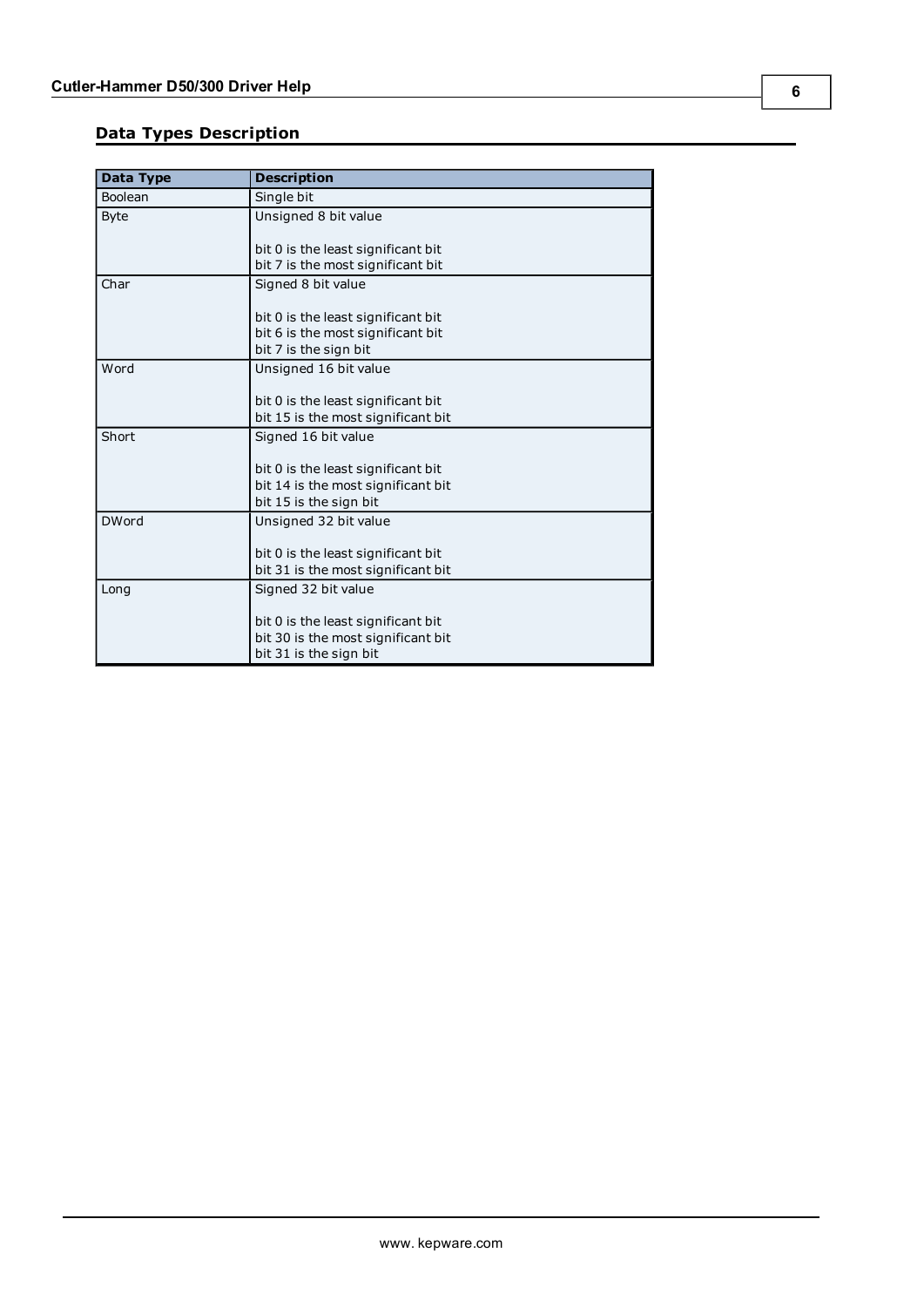#### <span id="page-6-0"></span>**Address Descriptions**

Address specifications vary depending on the model in use. Select a link from the following list to obtain specific address information for the model of interest.

#### **[D50](#page-6-1) [D300](#page-7-0) [OEMax](#page-7-1)**

#### <span id="page-6-1"></span>**D50 Addressing**

The default data types are shown in **bold**.

| <b>Memory Type</b> | <b>Reference</b> | Data Type                                                     |
|--------------------|------------------|---------------------------------------------------------------|
| I/O                | M, K, F          | <b>Boolean,*</b> Char, Byte, <b>Word,*</b> Short, DWord, Long |
| External I/O       |                  | <b>Boolean,*</b> Char, Byte, <b>Word,*</b> Short, DWord, Long |
| Timers/Counters    | ТC               | <b>Boolean</b>                                                |
|                    | PV, SV           | <b>Word, Short</b>                                            |
| <b>Status</b>      | SR.              | Char, Byte, Word, Short, DWord, Long                          |
| Data Words         | W                | Char, Byte, Word, Short, DWord, Long                          |

\*A dot (.) notation is used to determine default type.

**Note:** The data types Char and Byte access the least significant byte of word for read and write operations. On a read operation, the least significant byte of word is returned. On a write operation, data is placed into the least significant byte and the most significant byte is set to 0.

#### **Address Specifications**

| <b>Memory Type</b>                        | <b>Discrete Memory</b><br><b>Reference</b>                           | <b>Discrete Memory</b><br>Range | <b>Word Memory</b><br><b>Reference</b>       | <b>Word Memory</b><br>Range |
|-------------------------------------------|----------------------------------------------------------------------|---------------------------------|----------------------------------------------|-----------------------------|
| External I/O                              | R < xxx > . < yy ><br>xxx - Word Number<br>yy-Bit Number***          | R000.00-R029.15                 | $R < x$ $xx$ $x$<br>xxxx-Word Number**       | R0000-R0029                 |
| Internal Relay                            | M < xxx > . < yy ><br>xxx-Word Number<br>yy-Bit Number               | M000.00-M031.15                 | M < xxxx<br>xxxx-Word Number**               | M0000-M0031                 |
| Keep Relay                                | K < xxx > . < yy ><br>xxx-Word Number<br>yy-Bit Number               | K000.00-K015.15                 | $K <$ xxxx $>$<br>xxxx-Word Number**         | K0000-K0015                 |
| <b>Special Flag</b>                       | F < xxx > . < yy ><br>xxx-Word Number<br>yy-Bit Number               | F000.00-F001.15                 | $F<\mathsf{XXX}\times$<br>xxxx-Word Number** | F0000-F0001                 |
| Timers/Counters                           | $TC<$ $\angle$ $\angle$ $\times$ $\times$ $\times$<br>xxx-Bit Number | TC000-TC255                     | N/A                                          |                             |
| Timers/ Counters<br><b>Present Values</b> | N/A                                                                  |                                 | PV < xxxx ><br>xxxx-Word Number              | <b>PV0-PV255</b>            |
| Timers/Counters<br><b>Set Values</b>      | N/A                                                                  |                                 | $SV <$ $xxxx$<br>xxxx-Word Number            | SV0-SV255                   |
| <b>Status Register</b>                    | N/A                                                                  |                                 | $SR <$ xxx $>$<br>xxxx-Word Number**         | <b>SR0-SR255</b>            |
| Word Register                             | N/A                                                                  |                                 | W < xxxx<br>xxxx-Word Number**               | W0000-W0255                 |

\*\*Longs and DWords are allowed from 0 to the highest word number minus 1. For example, an internal relay can be both read and written for a range of M0000-M0126.

\*\*\*yy bits are only valid between 0 and 15.

#### **Examples**

| W76    | Word register 76             |
|--------|------------------------------|
| K13.12 | bit 12 of keep relay word 13 |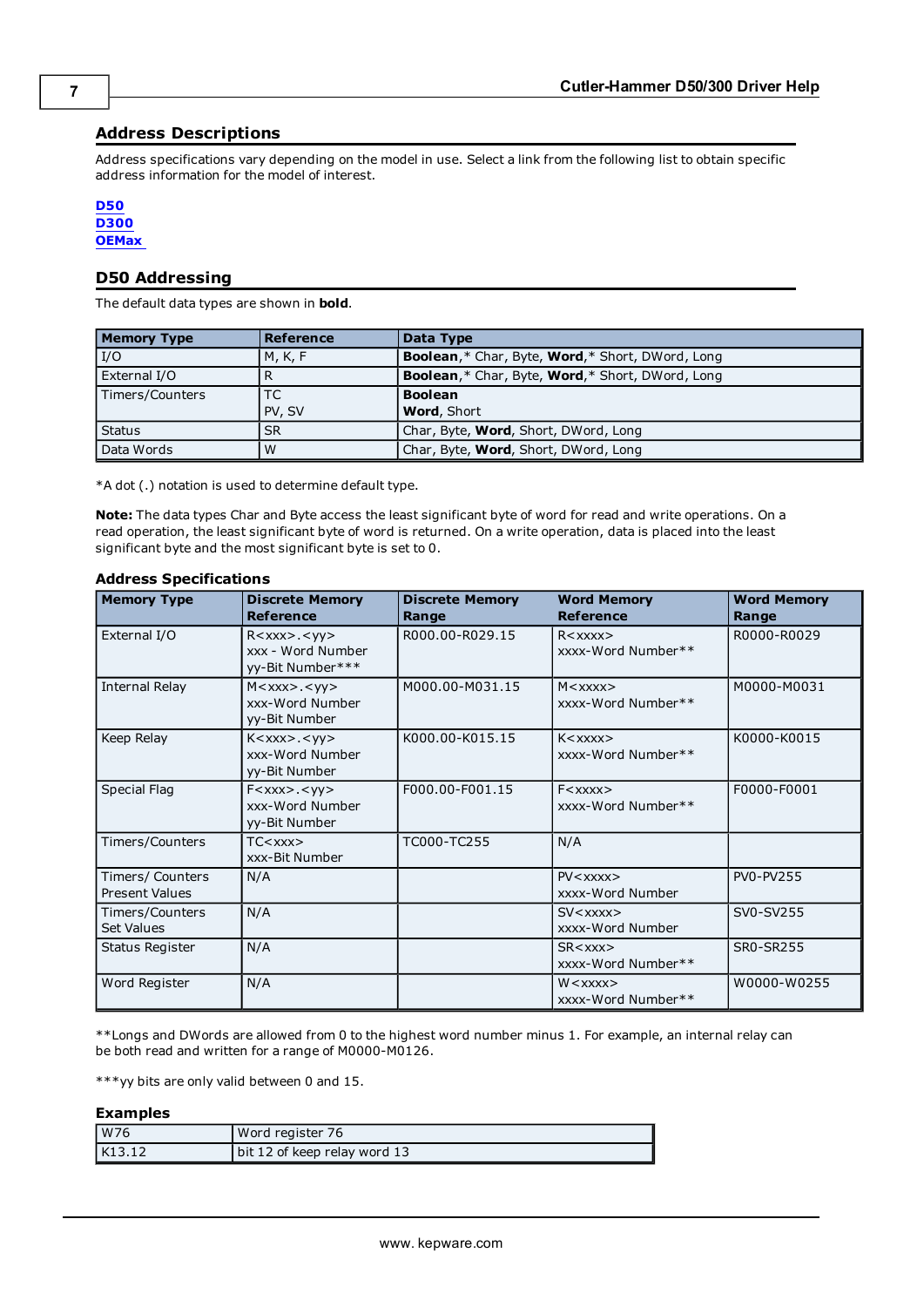#### <span id="page-7-0"></span>**D300 Addressing**

The default data types are shown in **bold**.

| <b>Memory Type</b> | Reference     | Data Type                                                     |
|--------------------|---------------|---------------------------------------------------------------|
| External I/O       | R             | <b>Boolean,*</b> Char, Byte, <b>Word,*</b> Short, DWord, Long |
| Timers/Counters    | ТC            | <b>Boolean</b>                                                |
|                    | <b>PV, SV</b> | <b>Word, Short</b>                                            |
| <b>Status</b>      | <b>SR</b>     | Char, Byte, <b>Word</b> , Short, DWord, Long                  |
| Data Words         | ı W           | Char, Byte, Word, Short, DWord, Long                          |

\*A dot (.) notation is used to determine default type.

**Note:** The data types Char and Byte access the least significant byte of word for read and write operations. On a read operation, the least significant byte of word is returned. On a write operation, data is placed into the least significant byte and the most significant byte is set to 0.

| <b>Address Specifications</b>            |                                                             |                                    |                                        |                             |  |
|------------------------------------------|-------------------------------------------------------------|------------------------------------|----------------------------------------|-----------------------------|--|
| <b>Memory Type</b>                       | <b>Discrete Memory</b><br><b>Reference</b>                  | <b>Discrete Memory</b><br>Range    | <b>Word Memory</b><br><b>Reference</b> | <b>Word Memory</b><br>Range |  |
| External I/O                             | R < xxx > . < yy ><br>xxx-Word Number<br>yy-Bit Number***   | R000.00-R033.15<br>R064.00-R127.15 | R < xxxx<br>xxxx-Word Number**         | R0000-R0033<br>R0064-R0127  |  |
| Internal Relay                           | M < xxx > . < yy ><br>xxx-Word Number<br>yy-Bit Number      | M000.00-M127.15                    | M < xxxx<br>xxxx-Word Number**         | M0000-M0127                 |  |
| Keep Relay                               | K < xxx > . < yy ><br>xxx-Word Number<br>yy-Bit Number      | K000.00-K127.15                    | $K <$ xxxx $>$<br>xxxx-Word Number**   | K0000-K0127                 |  |
| Link Relay                               | L < xxx > . < yy ><br>xxx-Word Number<br>yy-Bit Number      | L000.00-L063.15                    | L < xxxx<br>xxxx-Word Number**         | L0000-L0063                 |  |
| Special Flag                             | $F$ < xxx>. < yy><br>xxx-Word Number<br>yy-Bit Number       | F000.00-F015.15                    | $F<\mathsf{XXX}$<br>xxxx-Word Number** | F0000-F0015                 |  |
| Timers/Counters                          | $TC<$ $\times$ $\times$ $\times$ $\times$<br>xxx-Bit Number | TC000-TC255                        | N/A                                    |                             |  |
| Timers/Counters<br><b>Present Values</b> | N/A                                                         |                                    | PV < xxxx ><br>xxxx-Word Number        | <b>PV0-PV255</b>            |  |
| Timers/Counters<br><b>Set Values</b>     | N/A                                                         |                                    | $SV <$ xxxx $>$<br>xxxx-Word Number    | SV0-SV255                   |  |
| <b>Status Register</b>                   | N/A                                                         |                                    | $SR <$ xxx $>$<br>xxxx-Word Number**   | <b>SR0-SR511</b>            |  |

\*\*Longs and DWords are allowed from 0 to the highest word number minus 1. For example, an internal relay can be both read and written for a range of M0000-M0126.

xxxx-Word Number\*\*

W0000-W2047

\*\*\*yy bits are only valid between 0 and 15.

#### **Examples**

| W76    | Word register 76             |
|--------|------------------------------|
| K13.12 | bit 12 of keep relay word 13 |

Word Register  $\bigcup N/A$  N/A W<xxxx>

#### <span id="page-7-1"></span>**OEMax Addressing**

The default data types are shown in **bold**.

| <b>Memory Type</b> | Reference | Data Type                                                       |
|--------------------|-----------|-----------------------------------------------------------------|
| $_{\text{I/C}}$    | M,K,F,L   | <b>Boolean</b> ,* Char, Byte, <b>Word</b> ,* Short, DWord, Long |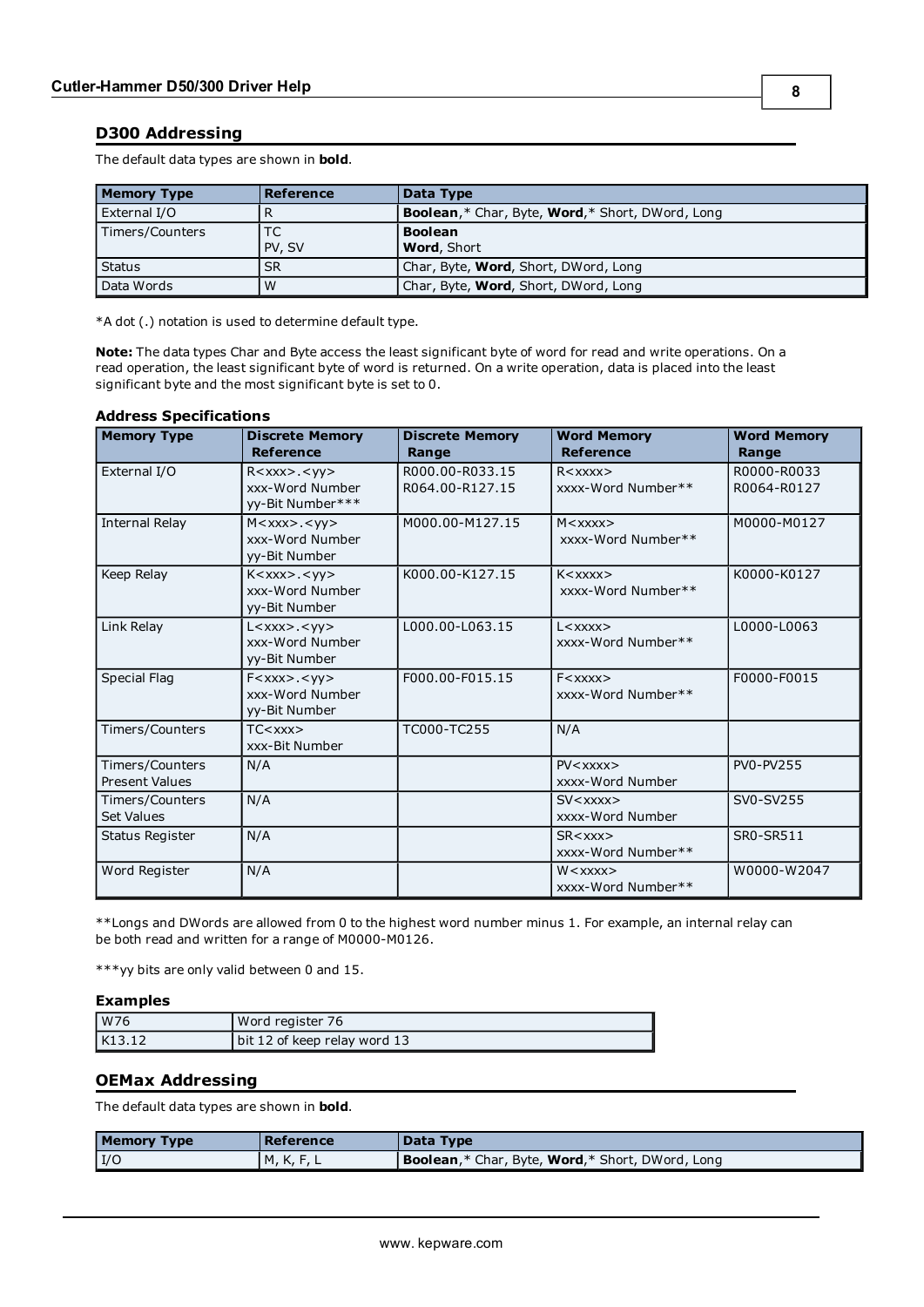| External I/O    |               | <b>Boolean,*</b> Char, Byte, <b>Word,*</b> Short, DWord, Long |
|-----------------|---------------|---------------------------------------------------------------|
| Timers/Counters |               | <b>Boolean</b>                                                |
|                 | <b>PV, SV</b> | Word, Short                                                   |
| <b>Status</b>   | <b>SR</b>     | Char, Byte, <b>Word</b> , Short, DWord, Long                  |
| Data Words      | W             | Char, Byte, <b>Word</b> , Short, DWord, Long                  |

\*A dot (.) notation is used to determine default type.

**Note:** The data types Char and Byte access the least significant byte of word for read and write operations. On a read operation, the least significant byte of word is returned. On a write operation, data is placed into the least significant byte and the most significant byte is set to 0.

#### **Address Specifications**

| <b>Memory Type</b>                       | <b>Discrete Memory</b><br><b>Reference</b>                | <b>Discrete Memory</b><br>Range | <b>Word Memory</b><br><b>Reference</b>                                            | <b>Word Memory</b><br>Range |
|------------------------------------------|-----------------------------------------------------------|---------------------------------|-----------------------------------------------------------------------------------|-----------------------------|
| External I/O                             | R < xxx > . < yy ><br>xxx-Word Number<br>yy-Bit Number*** | R000.00-R127.15                 | R < xxxx ><br>xxxx-Word Number**                                                  | R0000-R0127                 |
| <b>Internal Relay</b>                    | M < xxx > . < yy ><br>xxx-Word Number<br>yy-Bit Number    | M000.00-M127.15                 | $M <$ xxxx $>$<br>xxxx-Word Number**                                              | M0000-M0127                 |
| Keep Relay                               | $K < xxx > . <$ yy><br>xxx-Word Number<br>yy-Bit Number   | K000.00-K127.15                 | $K <$ xxxx $>$<br>xxxx-Word Number**                                              | K0000-K0127                 |
| Link Relay                               | L < xxx > . < yy ><br>xxx-Word Number<br>yy-Bit Number    | L000.00-L063.15                 | $L < x$ $x$ $x$ $x$<br>xxxx-Word Number**                                         | L0000-L0063                 |
| <b>Special Flag</b>                      | $F$ < xxx>. < yy><br>xxx-Word Number<br>yy-Bit Number     | F000.00-F0127.15                | $F$ $\langle$ $\rangle$ $\times$ $\times$ $\times$ $\times$<br>xxxx-Word Number** | F0000-F0127                 |
| Timers/Counters                          | $TC<$ xxx $>$<br>xxx-Bit Number                           | TC000-TC255                     | N/A                                                                               |                             |
| Timers/Counters<br><b>Present Values</b> | N/A                                                       |                                 | $PV <$ $xxxx$<br>xxxx-Word Number                                                 | PV0-PV255                   |
| Timers/Counters<br><b>Set Values</b>     | N/A                                                       |                                 | $SV <$ xxxx $>$<br>xxxx-Word Number                                               | SV0-SV255                   |
| <b>Status Register</b>                   | N/A                                                       |                                 | $SR <$ xxx $>$<br>xxxx-Word Number**                                              | <b>SR0-SR511</b>            |
| Word Register                            | N/A                                                       |                                 | W < xxxx<br>xxxx-Word Number**                                                    | W0000-W2047<br>W3072-W5119  |

\*\*Longs and DWords are allowed from 0 to the highest word number minus 1. For example, an internal relay can be both read and written for a range of M0000-M0126.

\*\*\*yy bits are only valid between 0 and 15.

#### **Examples**

| W76    | Word register 76             |
|--------|------------------------------|
| K13.12 | bit 12 of keep relay word 13 |

**9**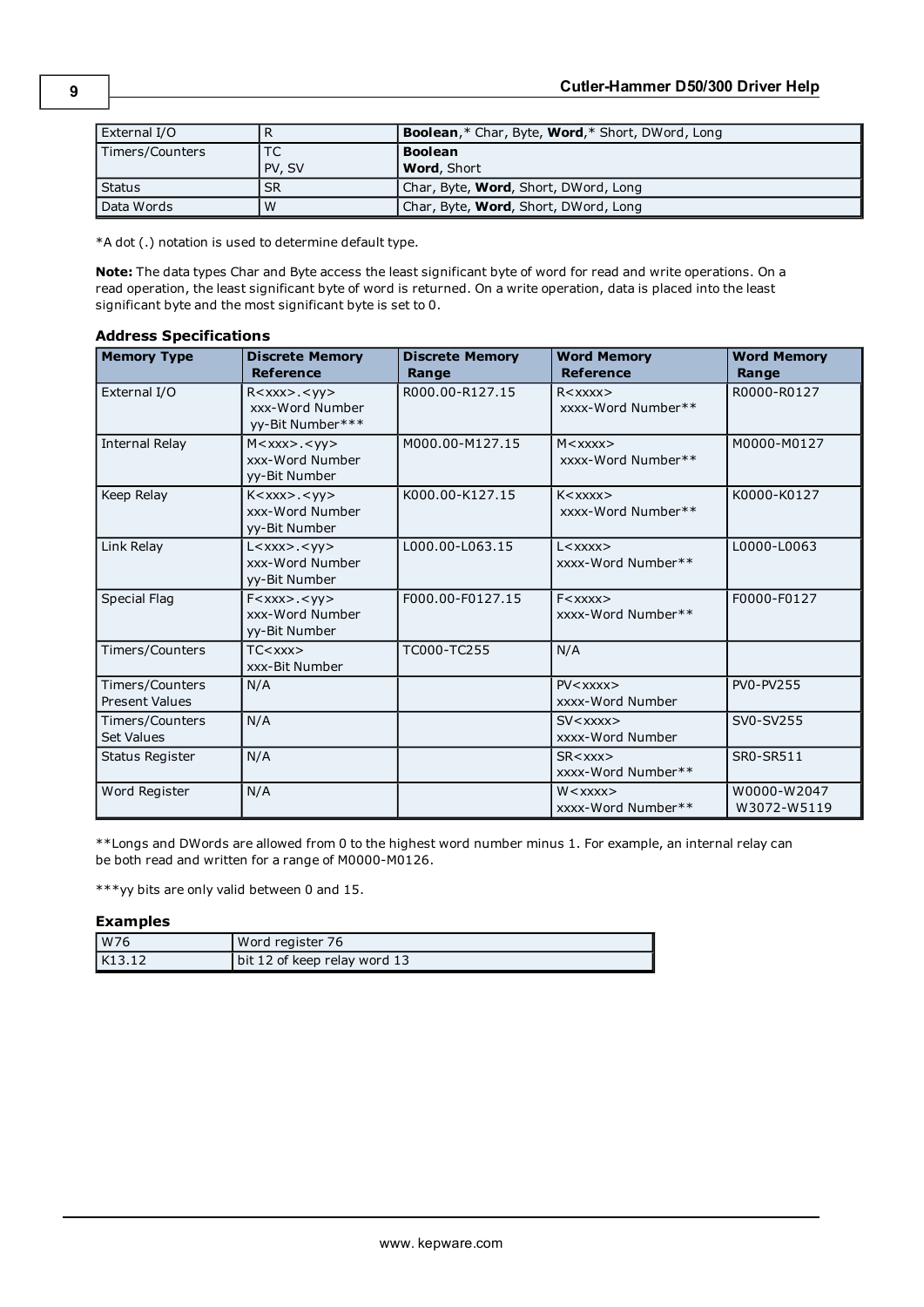#### <span id="page-9-0"></span>**Error Descriptions**

The following error/warning messages may be generated. Click on the link for a description of the message.

#### **Address Validation Error Messages**

**[Missing](#page-9-2) [address](#page-9-2) [Device](#page-9-3) [address](#page-9-3) ['<address>'](#page-9-3) [contains](#page-9-3) [a](#page-9-3) [syntax](#page-9-3) [error](#page-9-3) [Address](#page-9-4) ['<address>'](#page-9-4) [is](#page-9-4) [out](#page-9-4) [of](#page-9-4) [range](#page-9-4) [for](#page-9-4) [the](#page-9-4) [specified](#page-9-4) [device](#page-9-4) [or](#page-9-4) [register](#page-9-4) [Device](#page-10-0) [address](#page-10-0) ['<address>'](#page-10-0) [is](#page-10-0) [not](#page-10-0) [supported](#page-10-0) [by](#page-10-0) [model](#page-10-0) ['<model](#page-10-0) [name>'](#page-10-0) [Data](#page-10-1) [Type](#page-10-1) ['<type>'](#page-10-1) [is](#page-10-1) [not](#page-10-1) [valid](#page-10-1) [for](#page-10-1) [device](#page-10-1) [address](#page-10-1) ['<address>'](#page-10-1) [Device](#page-10-2) [address](#page-10-2) ['<address>'](#page-10-2)** [is](#page-10-2) [read](#page-10-2) [only](#page-10-2)

#### **Serial Communications Error Messages**

**[COMn](#page-10-4) [does](#page-10-4) [not](#page-10-4) [exist](#page-10-4) [Error](#page-11-0) [opening](#page-11-0) [COMn](#page-11-0) [COMn](#page-11-1) [is](#page-11-1) [in](#page-11-1) [use](#page-11-1) [by](#page-11-1) [another](#page-11-1) [application](#page-11-1) [Unable](#page-11-2) [to](#page-11-2) [set](#page-11-2) [comm](#page-11-2) [parameters](#page-11-2) [on](#page-11-2) [COMn](#page-11-2) [Communications](#page-11-3) [error](#page-11-3) [on](#page-11-3) ['<channel](#page-11-3) [name>'](#page-11-3) [\[<error](#page-11-3) [mask>\]](#page-11-3)**

#### **Device Status Error Messages**

**[Device](#page-12-0) ['<device](#page-12-0) [name>'](#page-12-0) [is](#page-12-0) [not](#page-12-0) [responding](#page-12-0) [Unable](#page-12-1) [to](#page-12-1) [write](#page-12-1) [to](#page-12-1) ['<address>'](#page-12-1) [on](#page-12-1) [device](#page-12-1) ['<device](#page-12-1) [name>'](#page-12-1)**

#### **Device Specific Error Messages**

<span id="page-9-1"></span>**[Bad](#page-12-3) [address](#page-12-3) [in](#page-12-3) [block](#page-12-3) [\[<start](#page-12-3) [address>](#page-12-3) [to](#page-12-3) [<end](#page-12-3) [address>\]](#page-12-3) [on](#page-12-3) [device](#page-12-3) ['<device](#page-12-3) [name>'](#page-12-3)**

#### **Address Validation Error Messages**

The following error/warning messages may be generated. Click on the link for a description of the message.

#### **Address Validation**

**[Missing](#page-9-2) [address](#page-9-2) [Device](#page-9-3) [address](#page-9-3) ['<address>'](#page-9-3) [contains](#page-9-3) [a](#page-9-3) [syntax](#page-9-3) [error](#page-9-3) [Address](#page-9-4) ['<address>'](#page-9-4) [is](#page-9-4) [out](#page-9-4) [of](#page-9-4) [range](#page-9-4) [for](#page-9-4) [the](#page-9-4) [specified](#page-9-4) [device](#page-9-4) [or](#page-9-4) [register](#page-9-4) [Device](#page-10-0) [address](#page-10-0) ['<address>'](#page-10-0) [is](#page-10-0) [not](#page-10-0) [supported](#page-10-0) [by](#page-10-0) [model](#page-10-0) ['<model](#page-10-0) [name>'](#page-10-0) [Data](#page-10-1) [Type](#page-10-1) ['<type>'](#page-10-1) [is](#page-10-1) [not](#page-10-1) [valid](#page-10-1) [for](#page-10-1) [device](#page-10-1) [address](#page-10-1) ['<address>'](#page-10-1) [Device](#page-10-2) [address](#page-10-2) ['<address>'](#page-10-2)** [is](#page-10-2) [read](#page-10-2) [only](#page-10-2)

#### <span id="page-9-2"></span>**Missing address**

**Error Type:**

Warning

#### **Possible Cause:**

A tag address that has been specified dynamically has no length.

#### **Solution:**

<span id="page-9-3"></span>Re-enter the address in the client application.

#### Device address '<address>' contains a syntax error

## **Error Type:**

Warning

#### **Possible Cause:**

A tag address that has been specified dynamically contains one or more invalid characters.

#### **Solution:**

<span id="page-9-4"></span>Re-enter the address in the client application.

#### **Address '<address>' is out of range for the specified device or register**

### **Error Type:**

Warning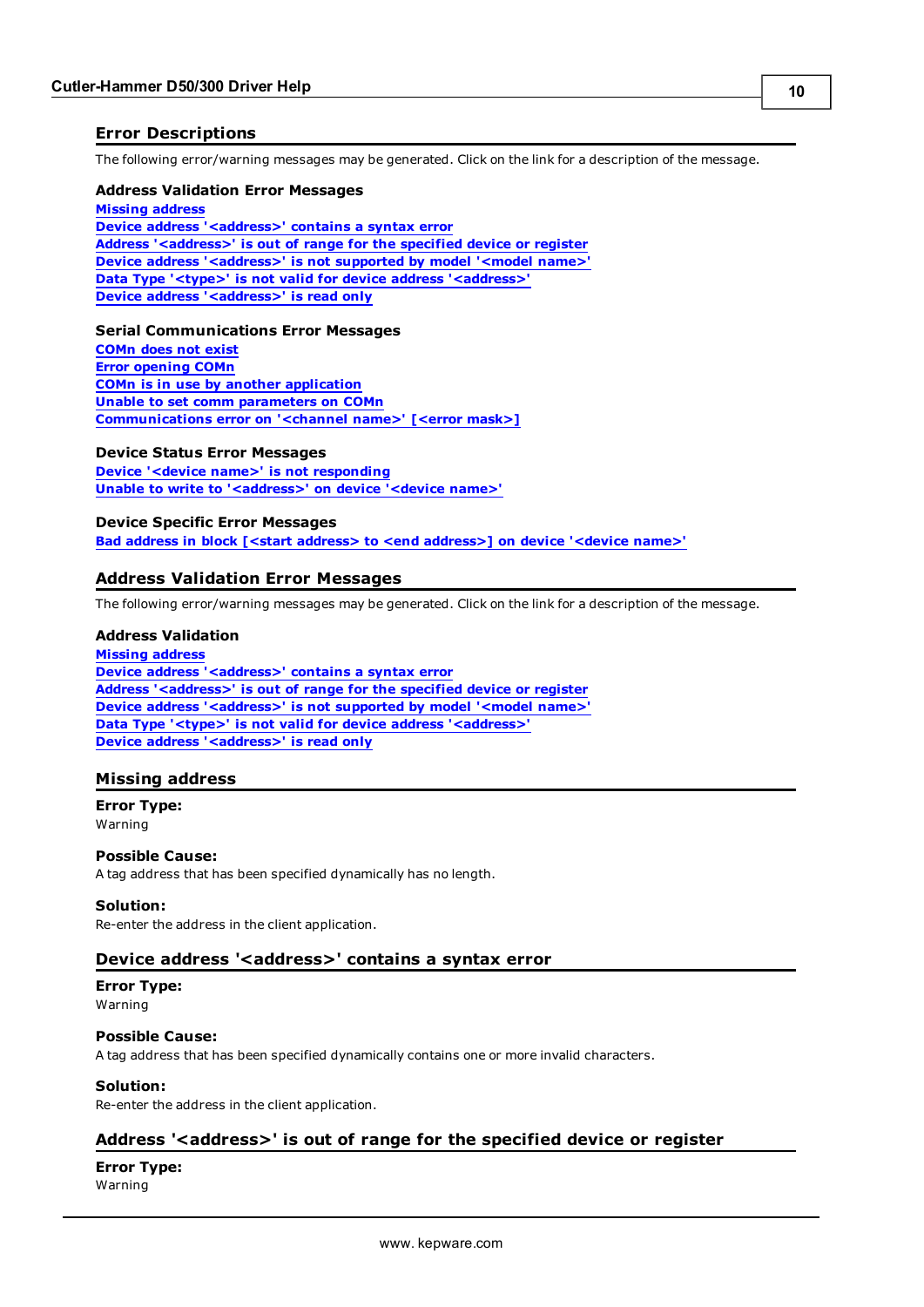#### **Possible Cause:**

A tag address that has been specified dynamically references a location that is beyond the range of supported locations for the device.

#### **Solution:**

<span id="page-10-0"></span>Verify the address is correct; if it is not, re-enter it in the client application.

#### Device address '<address>' is not supported by model '<model name>'

#### **Error Type:**

Warning

#### **Possible Cause:**

A tag address that has been specified dynamically references a location that is valid for the communications protocol but not supported by the target device.

#### **Solution:**

Verify the address is correct; if it is not, re-enter it in the client application. Also verify that the selected model name for the device is correct.

#### <span id="page-10-1"></span>Data Type '<type>' is not valid for device address '<address>'

#### **Error Type:**

Warning

#### **Possible Cause:**

A tag address that has been specified dynamically has been assigned an invalid data type.

#### **Solution:**

<span id="page-10-2"></span>Modify the requested data type in the client application.

#### Device address '<address>' is read only

#### **Error Type:**

Warning

#### **Possible Cause:**

A tag address that has been specified dynamically has a requested access mode that is not compatible with what the device supports for that address.

#### **Solution:**

<span id="page-10-3"></span>Change the access mode in the client application.

#### **Serial Communications Error Messages**

The following error/warning messages may be generated. Click on the link for a description of the message.

#### **Serial Communications**

**[COMn](#page-10-4) [does](#page-10-4) [not](#page-10-4) [exist](#page-10-4) [Error](#page-11-0) [opening](#page-11-0) [COMn](#page-11-0) [COMn](#page-11-1) [is](#page-11-1) [in](#page-11-1) [use](#page-11-1) [by](#page-11-1) [another](#page-11-1) [application](#page-11-1) [Unable](#page-11-2) [to](#page-11-2) [set](#page-11-2) [comm](#page-11-2) [parameters](#page-11-2) [on](#page-11-2) [COMn](#page-11-2) [Communications](#page-11-3) [error](#page-11-3) [on](#page-11-3) ['<channel](#page-11-3) [name>'](#page-11-3) [\[<error](#page-11-3) [mask>\]](#page-11-3)**

#### <span id="page-10-4"></span>**COMn does not exist**

#### **Error Type:** Fatal

#### **Possible Cause:**

The specified COM port is not present on the target computer.

#### **Solution:**

Verify that the proper COM port has been selected.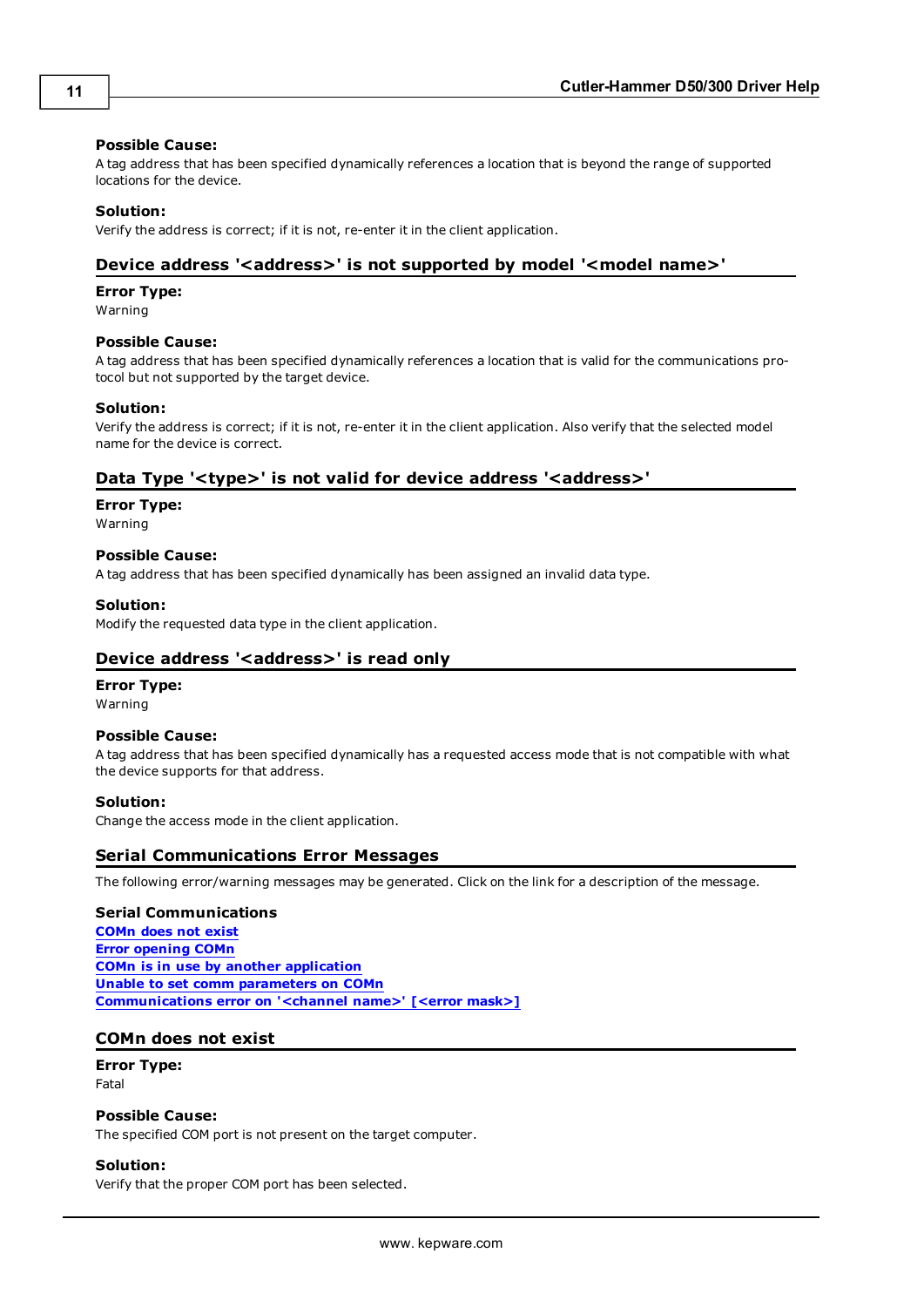#### <span id="page-11-0"></span>**Error opening COMn**

#### **Error Type:**

Fatal

#### **Possible Cause:**

The specified COM port could not be opened due an internal hardware or software problem on the target computer.

#### **Solution:**

<span id="page-11-1"></span>Verify that the COM port is functional and may be accessed by other Windows applications.

#### **COMn is in use by another application**

#### **Error Type:**

Fatal

#### **Possible Cause:**

The serial port assigned to a device is being used by another application.

#### **Solution:**

<span id="page-11-2"></span>Verify that the correct port has been assigned to the channel.

#### **Unable to set comm parameters on COMn**

**Error Type:**

Fatal

#### **Possible Cause:**

The serial parameters for the specified COM port are not valid.

#### **Solution:**

<span id="page-11-3"></span>Verify the serial parameters and make any necessary changes.

#### **Communications error on '<channel name>' [<error mask>]**

#### **Error Type:**

Serious

#### **Error Mask Definitions:**

- <span id="page-11-5"></span>**B** = Hardware break detected.
- **F** = Framing error.
- <span id="page-11-6"></span> $E = I/O$  error.
- **O** = Character buffer overrun.
- <span id="page-11-7"></span>**R** = RX buffer overrun.
- **P** = Received byte parity error.
- $$

#### **Possible Cause:**

- 1. The serial connection between the device and the Host PC is bad.
- 2. The communications parameters for the serial connection are incorrect.

#### **Solution:**

- 1. Verify the cabling between the PC and the PLC device.
- <span id="page-11-4"></span>2. Verify the specified communications parameters match those of the device.

### **Device Status Error Messages**

The following error/warning messages may be generated. Click on the link for a description of the message.

### **Serial Communications Error Messages**

**[Device](#page-12-0) ['<device](#page-12-0) [name>'](#page-12-0) [not](#page-12-0) [responding](#page-12-0) [Unable](#page-12-1) [to](#page-12-1) [write](#page-12-1) [to](#page-12-1) ['<address>'](#page-12-1) [on](#page-12-1) [device](#page-12-1) ['<device](#page-12-1) [name>'](#page-12-1)**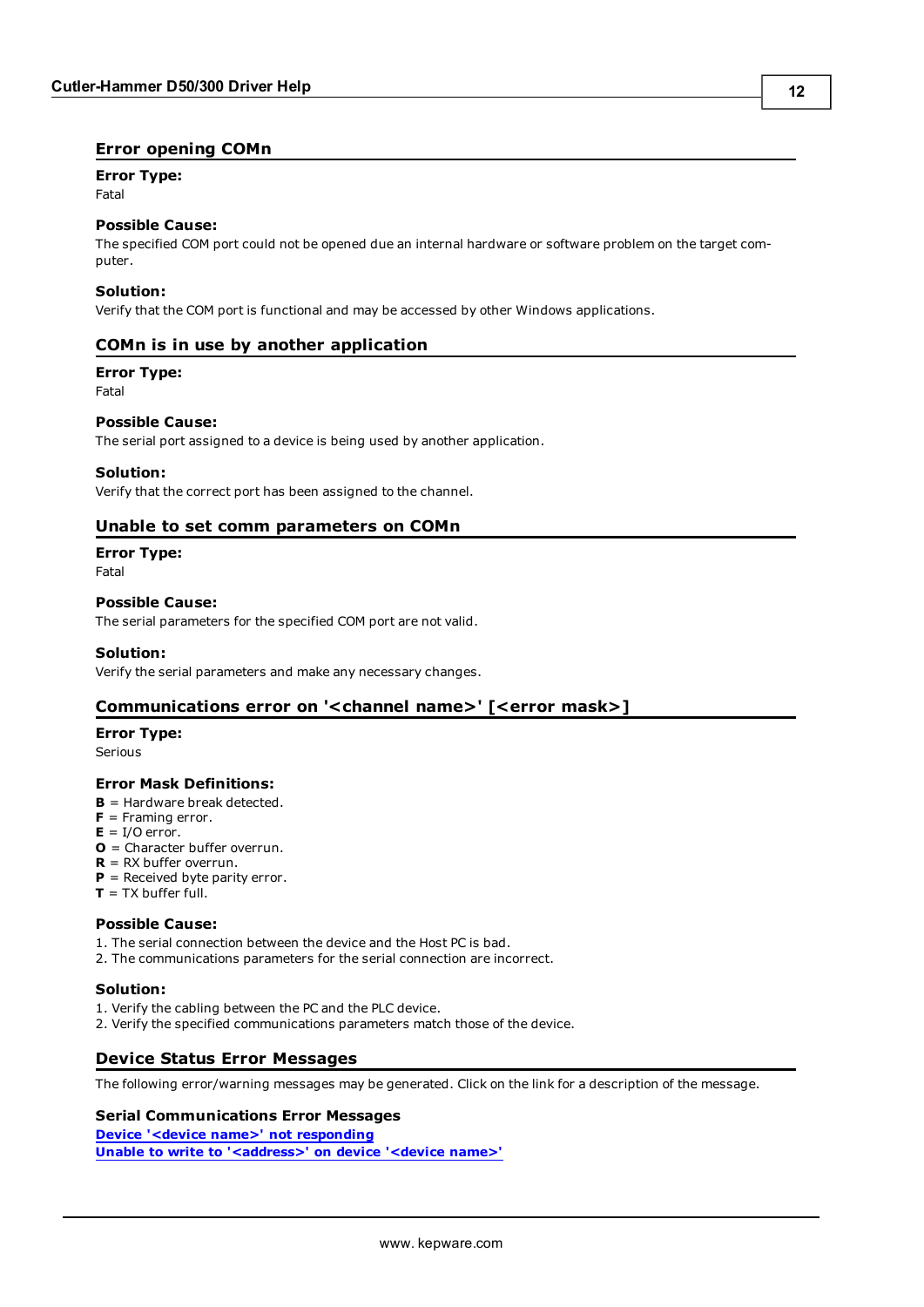#### <span id="page-12-0"></span>**Device '<device name>' not responding**

#### **Error Type:**

Serious

#### **Possible Cause:**

1. The serial connection between the device and the Host PC is broken.

- 2. The communications parameters for the serial connection are incorrect.
- 3. The named device may have been assigned an incorrect Network ID.

4. The response from the device took longer to receive than the amount of time specified in the "Request Timeout" device setting.

#### **Solution:**

- 1. Verify the cabling between the PC and the PLC device.
- 2. Verify that the specified communications parameters match those of the device.
- 3. Verify that the Network ID given to the named device matches that of the actual device.
- <span id="page-12-1"></span>4. Increase the Request Timeout setting so that the entire response can be handled.

#### Unable to write to '<address>' on device '<device name>'

#### **Error Type:**

Serious

#### **Possible Cause:**

- 1. The serial connection between the device and the Host PC is broken.
- 2. The communications parameters for the serial connection are incorrect.
- 3. The named device may have been assigned an incorrect Network ID.

#### **Solution:**

- 1. Verify the cabling between the PC and the PLC device.
- 2. Verify that the specified communications parameters match those of the device.
- <span id="page-12-2"></span>3. Verify that the Network ID given to the named device matches that of the actual device.

#### **Device Specific Error Messages**

The following error/warning messages may be generated. Click on the link for a description of the message.

#### **Device Specific Error Messages**

<span id="page-12-3"></span>**[Bad](#page-12-3) [address](#page-12-3) [in](#page-12-3) [block](#page-12-3) [\[<start](#page-12-3) [address>](#page-12-3) [to](#page-12-3) [<end](#page-12-3) [address>\]](#page-12-3) [on](#page-12-3) [device](#page-12-3) ['<device](#page-12-3) [name>'](#page-12-3)**

#### **Bad address in block [<start address> to <end address>] on device '<device name>'**

#### **Error Type:**

Serious

#### **Possible Cause:**

An attempt has been made to reference a nonexistent location in the specified device.

#### **Solution:**

Verify the tags assigned to addresses in the specified range on the device and eliminate ones that reference invalid locations.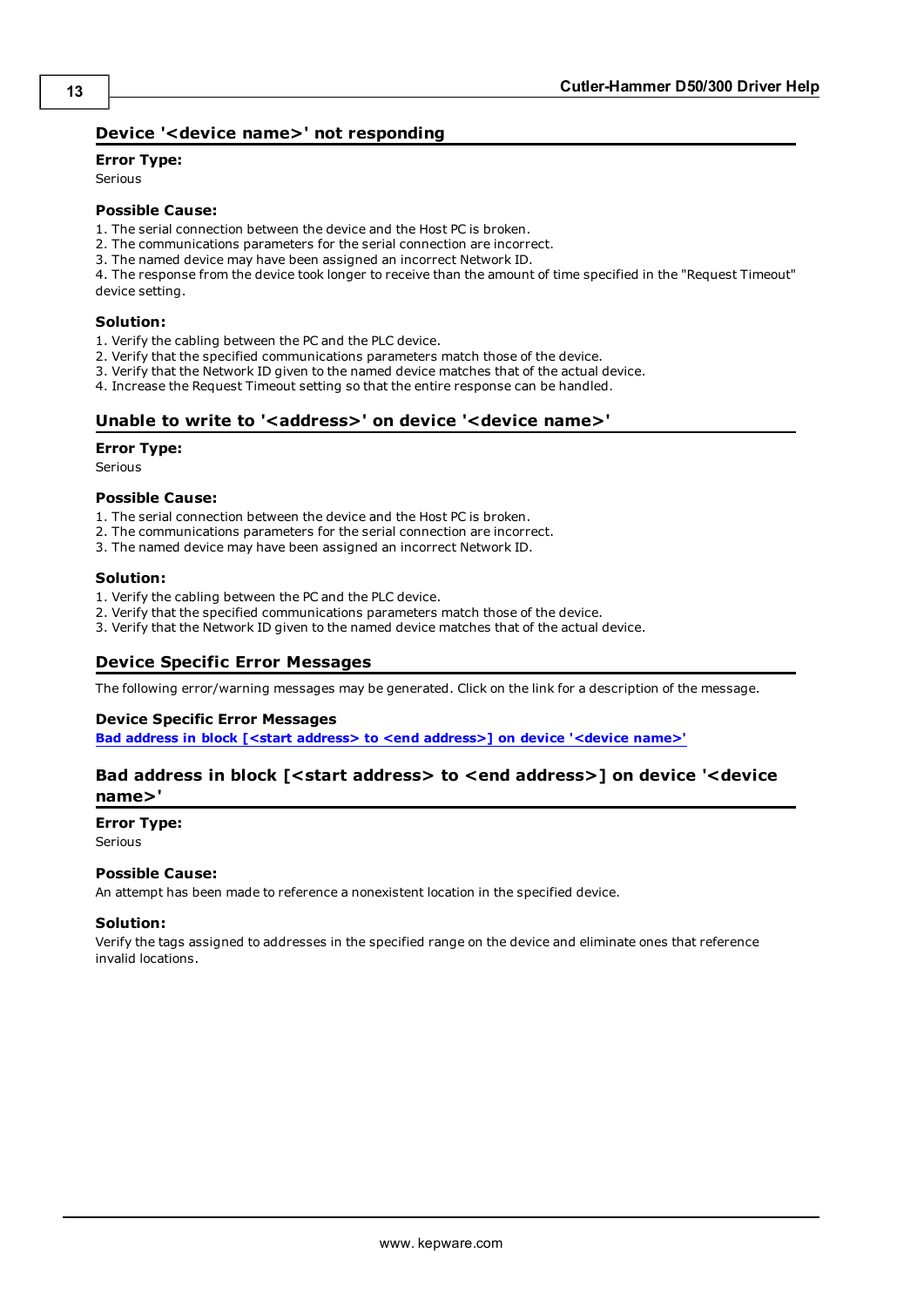# <span id="page-13-0"></span>**Index**

## **A**

### **B**

### **C**

### **D**

| Device address ' <address>' is not supported by model '<model name="">' 11</model></address> |  |
|----------------------------------------------------------------------------------------------|--|
|                                                                                              |  |
|                                                                                              |  |
|                                                                                              |  |
|                                                                                              |  |
|                                                                                              |  |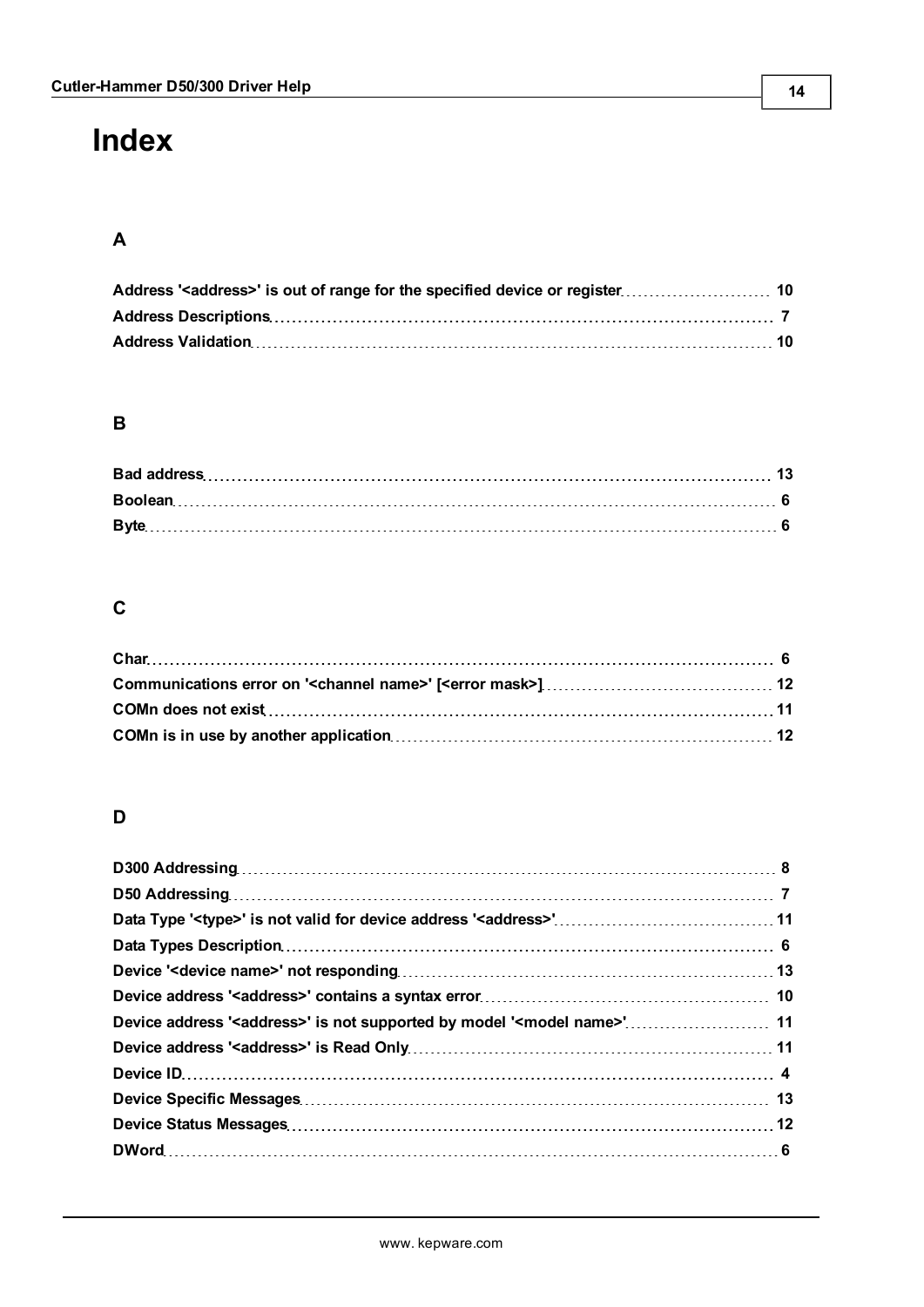### **E**

| F            |
|--------------|
|              |
|              |
|              |
|              |
|              |
|              |
|              |
| $\mathbf{I}$ |
|              |
|              |
|              |
| M            |
|              |
|              |
|              |
|              |
|              |
| N            |
|              |
|              |
|              |
| O            |
|              |
|              |
|              |
|              |
|              |
| P            |
|              |
| 12           |